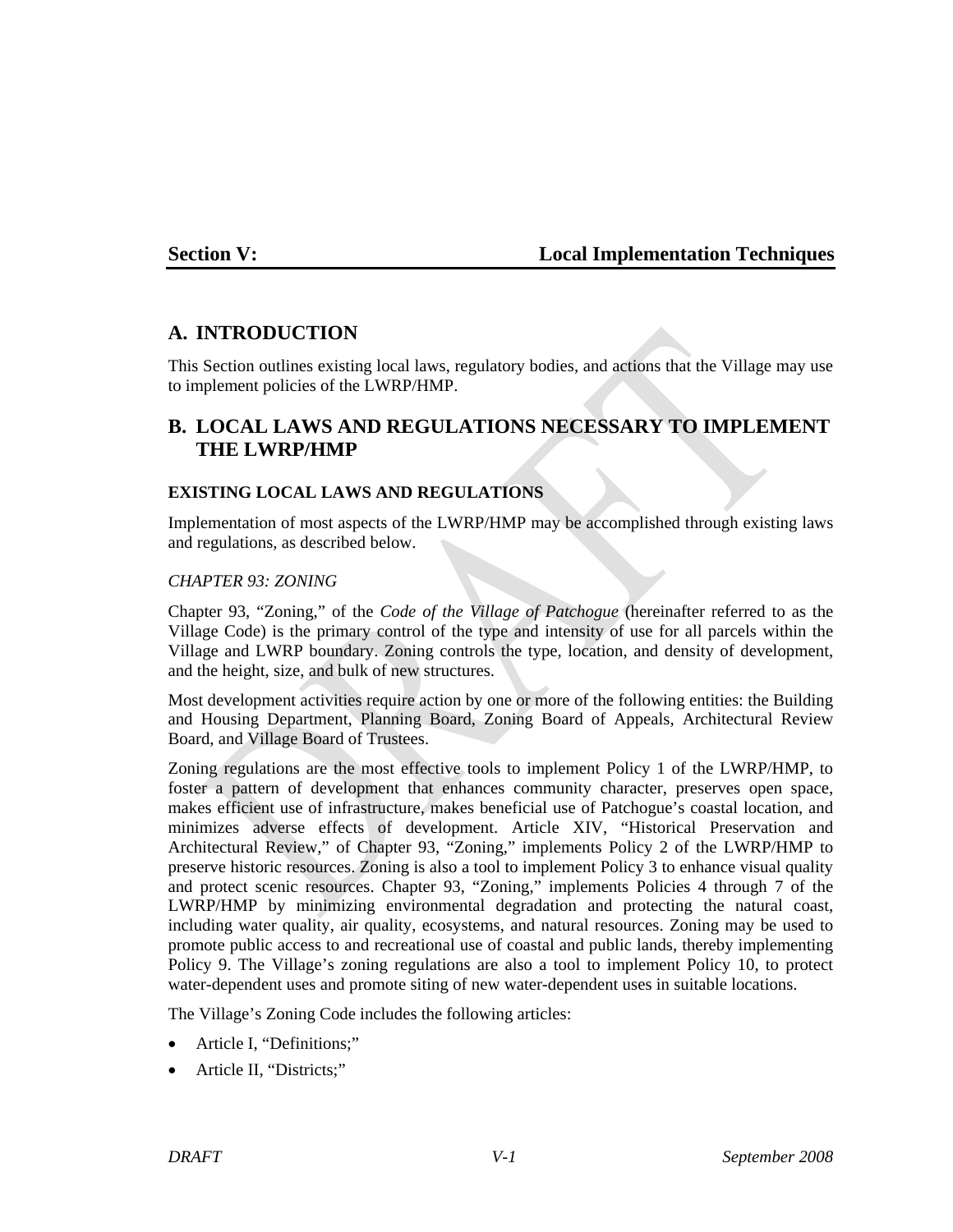#### **Village of Patchogue LWRP/HMP**

- Article III, "District Regulations" (A Residence District, B Residence and Office District, C Residence District, RH Residence District, RPO Residence and Professional Office District, D1 Business District, D2 Business District, D3 Business District, D4 Business District, D5 Business District, H Business District, X Business District, E Industrial District, WD Waterfront Development District, and GW General Waterfront District);
- Article IV, "Off-Street Parking Requirements; Loading Zones;"
- Article V, "Minimum Size of Dwellings;"
- Article VI, "Fences;"
- Article VII, "Commercial Exterior Facades, Signage, and Illumination;"
- Article VIII, "Tourist Camps, Camp Cottages, and Trailers;"
- Article IX, "Building Inspector; Building Permits;"
- Article X, "Zoning Board of Appeals;"
- Article XI, "Amendments of Zoning Ordinance or Map;"
- Article XII, "General Provisions;"
- Article XIII, "Site Plan Approval;"
- Article XIV, "Historical Preservation and Architectural Review;" and
- Article XV, "Graffiti."

Each section is relevant to actions proposed to be undertaken within the LWRP area, and the Zoning Code should be consulted when reviewing new actions for consistency with the LWRP/HMP.

#### *OTHER LOCAL LAWS*

In addition to Chapter 93, "Zoning," several other local laws in the Village of Patchogue are relevant to policies contained in this LWRP/HMP, and should be consulted when reviewing new actions for consistency with the LWRP/HMP.

Chapter 23, "Air Pollution," of the Village Code prohibits discharge of dense smoke and discharge of detrimental cinders, dust, gas, steam, or offensive or noisome odors. This law implements Policy 7 of the LWRP/HMP, to protect and improve air quality.

Chapter 36, "Buildings & Structures: Unsafe" provides for removal or repair of buildings and structures that are dangerous or unsafe. Chapter 38, "Commercial Property Maintenance," requires maintenance of all buildings and structures in a safe, sanitary, and non-hazardous manner. Chapter 38 further requires that the exterior of all premises and condition of all buildings be maintained so as to prevent deterioration. Chapter 55, "Housing Standards," includes regulations to protect the character and stability of residential areas, preserve the value of land and buildings, and prevent unsafe, blighted, unhealthy, overcrowded, and unsanitary conditions. Chapters 36, 38, and 55 of the Village Code implement several policies of the LWRP/HMP, including enhancing community character and visual quality, and minimizing adverse impacts of development and environmental degradation.

Chapter 43, "Environmental Quality Review," of the Village Code was enacted pursuant to the State Environmental Quality Review Act (SEQRA), and calls for local agency review of actions that may have an impact on the environment. Chapter 43 implements all of the LWRP/HMP policies.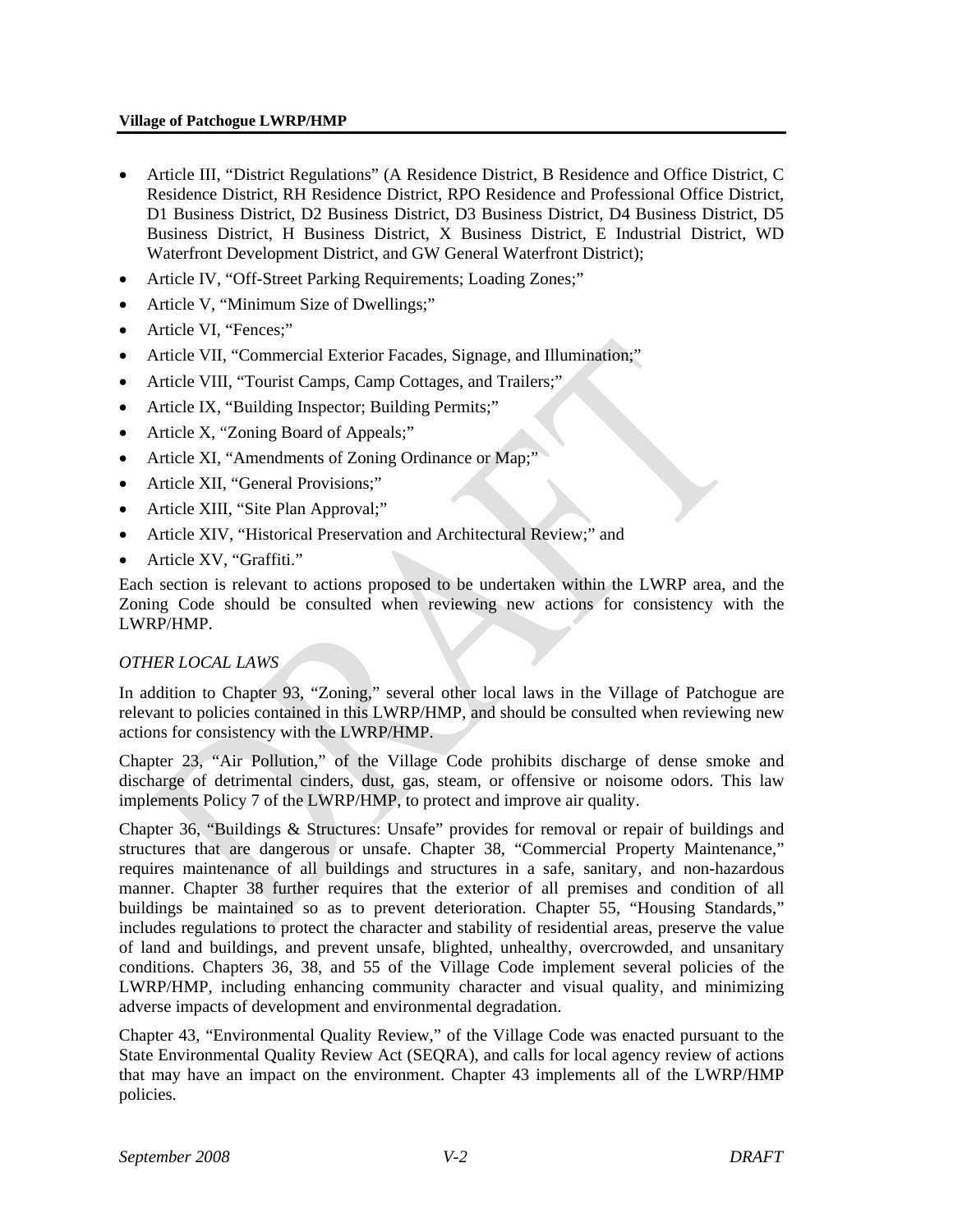Chapter 48, "Fire Prevention," recognizes the New York State Uniform Fire Prevention and Building Code as the Village Building Code, regulates storage of flammable volatiles and flammable waste materials, and provides storage tank standards. This chapter implements Policy 8 of the LWRP/HMP.

Chapter 49, "Flood Damage Prevention," includes regulations intended to minimize threat of damages from flooding and erosion. This chapter implements Policy 4 of the LWRP/HMP, to minimize loss of life, structures, and natural resources from flooding and erosion.

Chapter 51, "Freshwater Wetlands," provides for the protection, preservation, and conservation of freshwater wetlands. Chapter 51 implements Policies 4 through 6 of the LWRP/HMP to minimize loss of life, structures, and natural resources from flooding; protect and improve water quality; and protect and restore the quality and function of ecosystems.

Chapter 71, "Sewage Disposal," regulates use of sanitary wastewater disposal systems in the Village. The regulations implement Policies 5, 6, and 8 of the LWRP/HMP to protect and improve water quality, protect and restore the quality and function of ecosystems, and minimize environmental degradation from wastes.

Chapter 73, "Sidewalk Construction and Repair," provides construction specifications for sidewalks and requires sidewalk repair and maintenance. The regulations implement Policies 1 and 7, making efficient use of infrastructure and helping to protect and improve air quality.

Chapter 84, "Trees and Shrubs," protects street and park trees. Chapter 84 implements Policies 3, 6, and 7 to enhance visual quality and protect scenic resources, protect and restore the quality and function of ecosystems, and protect and improve air quality.

Chapter 91, "Waterways and Watercraft," establishes regulations for navigable waters within the Village boundary, and includes requirements for docks and boat operation. This chapter implements the HMP, as well as Policies 9 and 10 of the LWRP/HMP to provide for public access to and recreational use of coastal waters, and to protect water-dependent uses.

# **C. REGULATORY BODIES**

### **BOARD OF TRUSTEES**

The Village Board of Trustees is the legislative body within the Village. The Village Board may adopt amendments to the Village Code, including zoning regulations, the zoning map, and other local laws. The Board of Trustees has the authority to issue special permits for selected uses.

Restrictive covenants may be used to apply standards specific to water-dependent development in the Village of Patchogue. The covenants may be imposed by the Board of Trustees and Zoning Board of Appeals when granting development approvals, including approvals for zoning changes and special exceptions and permits. The covenants are continuing obligations unless modified by the board that imposed them.

### **PLANNING BOARD**

The Planning Board is responsible for site plan review and approval, which is required for specified actions, including major actions that require both an exploratory hearing and a final hearing by the Board. The Planning Board makes recommendations to the Village Board for zoning amendments. The guidelines in the LWRP/HMP will be utilized by the Planning Board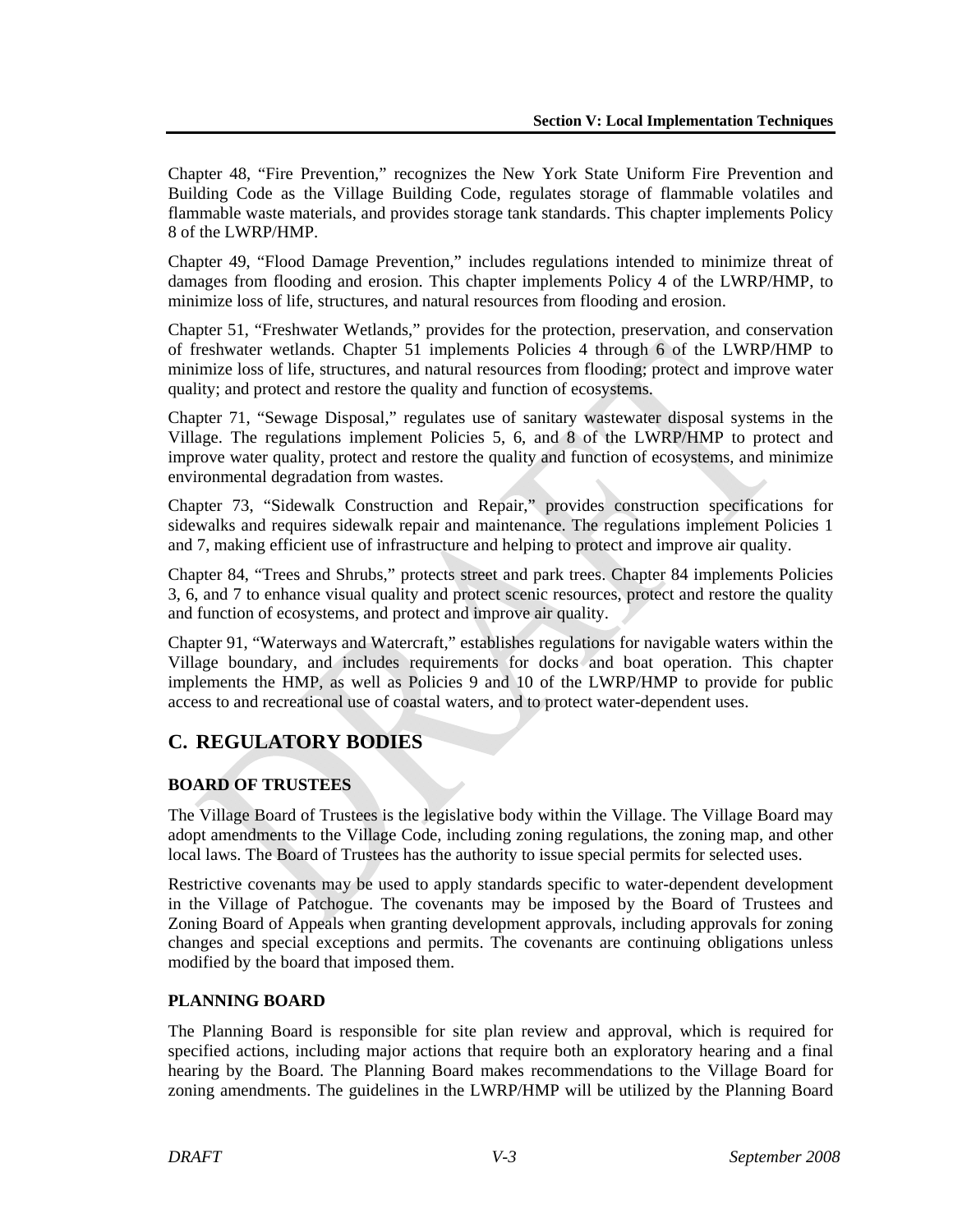in the site plan review process. The Planning Board will play a central role in ensuring that the full range of waterfront policies is considered when project proposals are being reviewed.

## **ZONING BOARD OF APPEALS**

The Zoning Board of Appeals has authority for granting variances, special exceptions, and special permits in accordance with the Village's zoning regulations, and can hear and decide appeals from decisions of the Building Inspector. The Board of Appeals will refer to the LWRP/HMP and make its determinations in accordance with the program's policies. Restrictive covenants, which may be imposed by the Board of Appeals, are discussed above.

### **ARCHITECTURAL REVIEW BOARD**

The Board of Historic Preservation and Architectural Review is charged with maintaining the desirable character of the Village of Patchogue and designating historic and cultural landmarks. The Board reviews proposed construction, demolition, reconstruction, and alterations of buildings, structures, and signs with the intention of preserving and enhancing the character, historical interest, beauty, and general welfare of the Village. The Board reviews plans and designs to ensure that proposed structures are in character with existing structures and property.

#### **BUILDING INSPECTOR**

No building permit may be issued by the Building Inspector until the Building Inspector has certified that the building complies with provisions of the zoning regulations, including site plan review and approval requirements, and the New York State Building Code. Patchogue's Building Inspector oversees code enforcement for the Village. The Building Inspector has a basic degree of control over new structures within the LWRP boundary, and this official will support implementation of the program's policies.

# **D. PROPOSED NEW OR AMENDED LOCAL REGULATIONS**

As indicated above, much of the regulatory structure for implementing the policies and programs of the LWRP/HMP is already in place. New or amended local laws recommended to implement the LWRP/HMP are described below.

### **LOCAL CONSISTENCY REVIEW LAW**

Village actions required to implement this LWRP/HMP include adoption of legislation to create a Local Consistency Review Law, Waterfront Advisory Committee (WAC), and LWRP Coordinator position. The WAC will be established to implement the consistency review provision of the LWRP. The WAC and LWRP Coordinator will review federal, State, and local actions within the LWRP area for consistency with the policies contained in this document. A draft local consistency law is included within Appendix D.

The WAC and LWRP Coordinator's tasks may include advising the Village on implementation; reviewing local government actions and funding and permitting applications (e.g., site plans, zoning changes, and public works projects) in the LWRP area and advising the appropriate agency/body regarding consistency with LWRP policies; seeking funding from federal, State, or other sources to finance LWRP/HMP projects; coordinating with other committees (e.g., the Planning Board, Zoning Board of Appeals, and community groups) to implement the LWRP/HMP; reviewing proposed actions of State agencies within the waterfront area to identify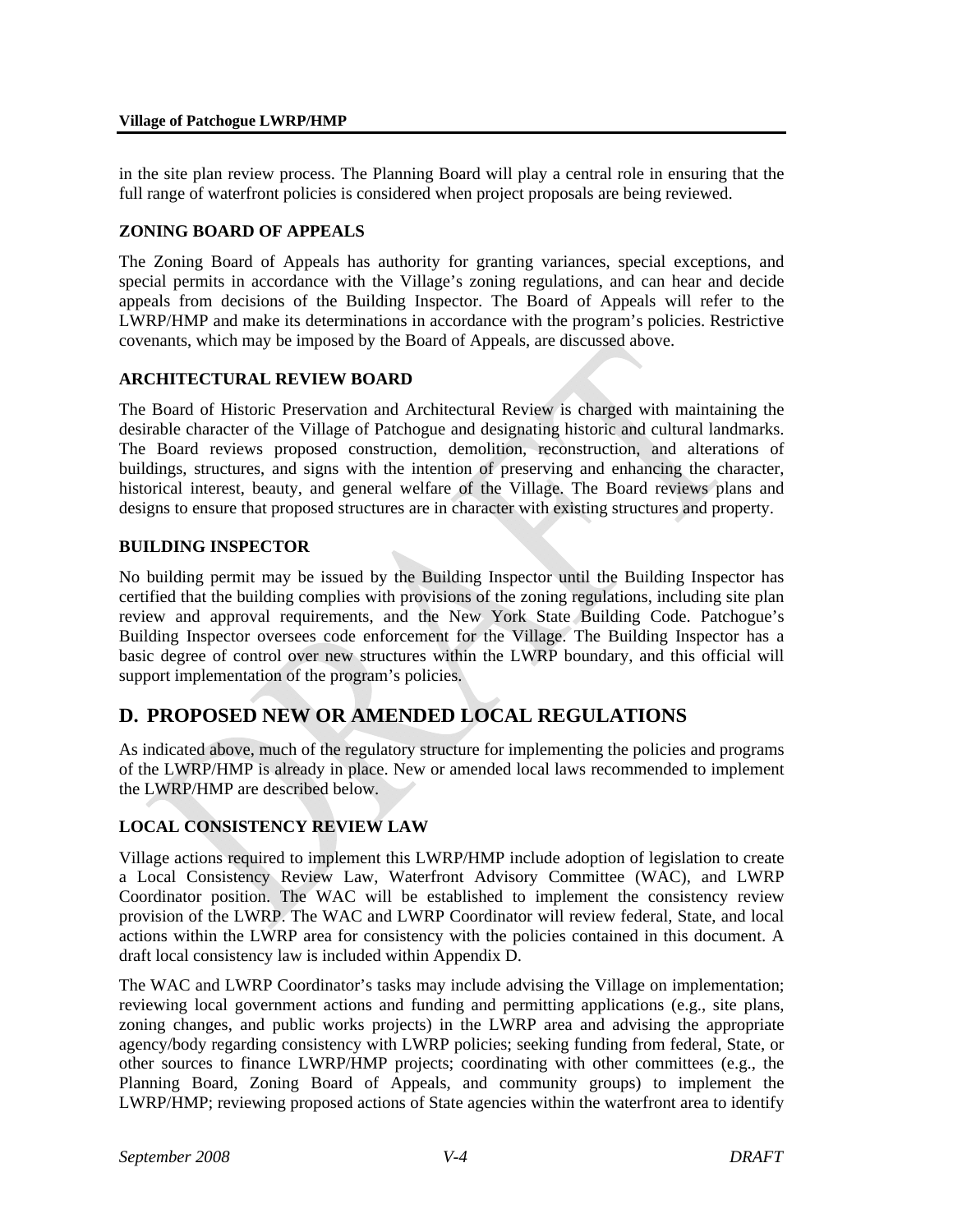any conflicts with the LWRP, advising the local government and State agency of conflicts, and participating in discussions to resolve conflicts; reviewing proposed federal actions and advising the local government on the consistency of the actions; and ongoing monitoring of and updates to the LWRP/HMP.

## **ZONING AMENDMENTS**

#### *RIVER CORRIDOR OVERLAY DISTRICT AMENDMENT*

Previous planning studies have recommended creation of a River Corridor Overlay District for the Patchogue River corridor. The overlay district would include supplemental regulations that would be superimposed upon existing use district regulations. All of the underlying district regulations would continue to apply, except where noted and in cases where regulations of the River Corridor Overlay District are more restrictive than those of the underlying district.

River Corridor Overlay District regulations are intended to implement policies of the LWRP/HMP and to protect waterfront views, require shoreline public access for newly developed and redeveloped waterfront properties, and allow for a mix of water-dependent and water-enhanced uses in the Patchogue River corridor.

A draft amendment with River Corridor Overlay District regulations is included within Appendix D. Adoption of this overlay district is strongly recommended.

#### *ZONING MAP CHANGES*

Zoning map changes are also recommended to implement policies of the LWRP/HMP. The River Corridor Overlay District should be added to the zoning map, extending roughly between Patchogue Bay to the south and Main Street to the north, and between River Avenue to the west and West Avenue to the east.

### *OFF-STREET PARKING REQUIREMENTS*

The Village should review Article IV, "Off-Street Parking Requirements; Loading Zones," of Chapter 93, "Zoning," and potentially update off-street parking requirements for uses near the waterfront. Currently, there are several sites with insufficient parking in the vicinity of the Patchogue River.

### **AMENDMENT TO VILLAGE CODE CHAPTER 84, "TREES AND SHRUBS"**

The Village should review and potentially update Chapter 84, "Trees and Shrubs," to strengthen regulations governing tree preservation on public and private lands. Tree planting requirements for new development and redevelopment should also be reviewed.

### **HARBOR MANAGEMENT OFFICER**

The Village may consider establishing a Harbor Management Officer as a new Village staff position. The officer would be responsible for surveillance of the Village's navigable waterways, particularly the Patchogue River, Tuthill's Creek, and Patchogue Bay within the Village's jurisdiction. This individual would patrol the Village's waterways and enforce Chapter 91, "Waterways and Watercraft," of the Village Code. The Harbor Management Officer will notify government officials of pollutant sources and/or indicators of pollution, to aid in the enforcement of pollution legislation regarding illegal discharges into waterways. The officer will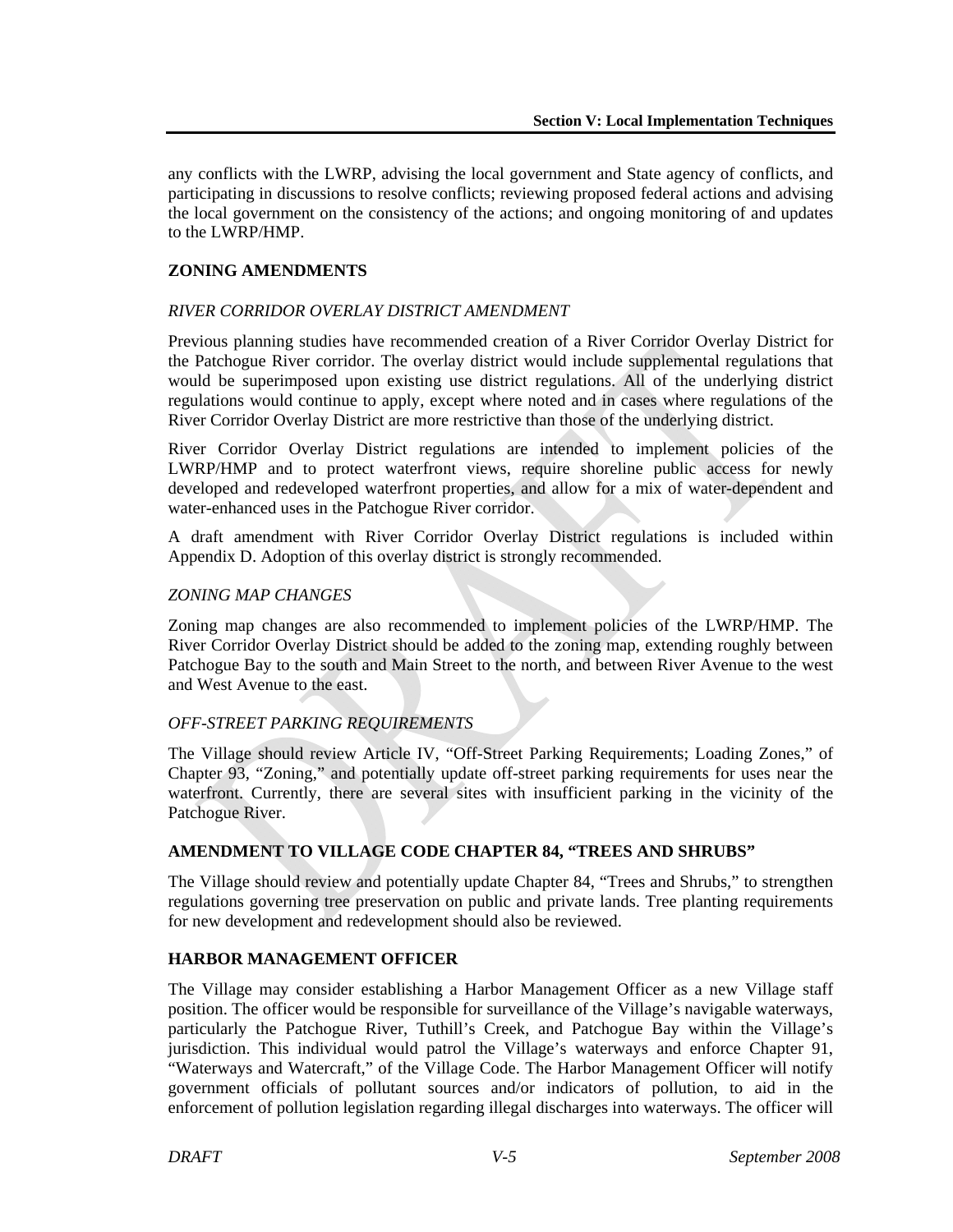also oversee removal of abandoned vessels. During periods of reduced activity along the Village's waterways, the officer may be assigned to other code enforcement duties.

#### **DOWNTOWN DESIGN GUIDELINES OR FORM-BASED CODE**

The Village should prepare design guidelines for architecture, signage, landscaping, parking, and other site design elements in downtown Patchogue. Guidelines would help ensure that future development and redevelopment are an extension of the existing downtown fabric and are designed at a pedestrian scale. The guidelines may also assist the Village in evaluating appropriate height limits for downtown Patchogue. Use regulations (e.g., requirements for first floor retail, second floor office, and third floor and above residential uses) may also be incorporated into the guidelines and/or zoning regulations. The design guidelines may be modeled after standards adopted and used successfully by other communities in New York State, such as the Village of Rhinebeck and the City of Kingston.

Alternatively, the Village may consider preparation of a form-based code for downtown Patchogue. A form-based code is a method of regulating development to achieve a specific urban form. Form-based codes emphasize form over land use. They can be an appropriate tool to govern development in established neighborhoods with a definable character, or for areas where a specific type of built environment is envisioned. Form-based codes achieve a predictable physical outcome. The code would govern relationships between buildings, streets, and public spaces in downtown Patchogue, prescribing a desired form. Patchogue would be one of the first communities on Long Island to pioneer use of this tool. The form-based code may replace zoning regulations for downtown Patchogue, or may supplement the Village's existing zoning regulations (with amendments).

# **E. OTHER PUBLIC AND PRIVATE ACTIONS NECESSARY TO IMPLEMENT THE LWRP/HMP**

### **OVERVIEW OF LWRP CONSISTENCY REVIEW**

It is intended for waterfront revitalization and coastal management to take place in a consistent and coordinated manner. For the most part, implementation of the adopted LWRP/HMP will be carried out within existing planning, zoning, and permitting procedures that are currently under jurisdiction of the Village Board, Planning Board, Zoning Board of Appeals, Architectural Review Board, and Building Inspector, as well as through new procedures involving the WAC and LWRP Coordinator.

The WAC and LWRP Coordinator will review Coastal Assessment Forms (CAFs) for all proposed actions within the LWRP boundary, in conjunction with this document. The WAC and LWRP Coordinator will provide recommendations to the appropriate board or department regarding the consistency of proposed actions with the LWRP. The board or department responsible for handling the application will then determine whether the proposed action is consistent with the policies and goals of the LWRP.

The approving body will find and certify in writing that either:

- 1) The action is *consistent* with the LWRP and will not substantially hinder the achievement of any of the policies and purposes of the LWRP; or
- 2) The action will substantially hinder the achievement of a policy or policies of the LWRP, but: (i) no reasonable alternatives exist that would permit the action to be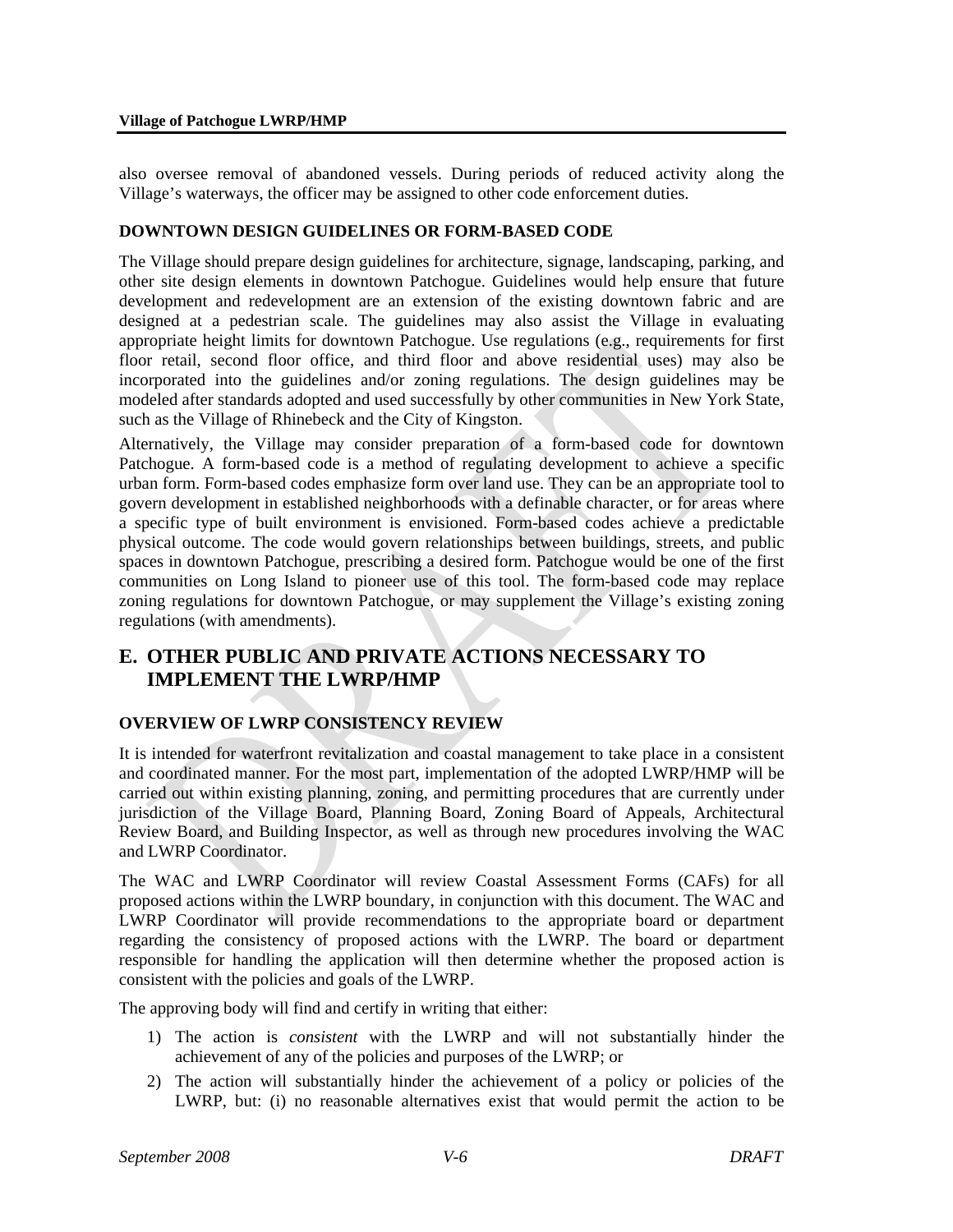undertaken in a manner that would not substantially hinder the achievement of such policy; and (ii) the action will minimize all adverse effects on such policy or policies to the maximum extent practicable; and (iii) the action will advance one or more of the LWRP policies; and (iv) the action will result in an overriding Village, regional, or State-wide public benefit. Such certification will constitute a determination that the action is *consistent to the maximum extent practicable* with the LWRP/HMP; or

3) The action is *not consistent* with the policies and purposes of the LWRP/HMP, since it would substantially hinder the achievement of one or more policies and would not satisfy all of the requirements identified in (2) above.

The approving body will prepare its written findings and certification according to the same schedule required for approval/disapproval of site plans, rezoning requests, and other proposed actions. The written findings and certification of consistency will be filed with the WAC. No action will occur without the appropriate board or department having certified that the action is consistent with the policies and purposes of the LWRP. If an action requires approval of more than one board or department, the WAC and LWRP Coordinator will recommend which of the parties should be lead agency in conducting the consistency review. Only one review will be undertaken per action.

When the Village Board or Village agencies propose to undertake or fund a Type I or unlisted action (as defined under SEQRA) in the waterfront area, such actions will also be reviewed for consistency with the LWRP.

## **PROCEDURES TO REVIEW STATE ACTIONS FOR CONSISTENCY WITH THE LWRP**

When a State agency is considering an action, the State agency will notify the Village's WAC and LWRP Coordinator. Timely filing of a completed CAF will be considered adequate notification of a proposed action. Upon receipt of notification from a State agency, the LWRP Coordinator and WAC will refer the notification to the Village Board, Planning Board, and/or other boards or departments, as appropriate. These entities will notify the WAC and LWRP Coordinator of their findings following evaluation of the proposed action against the policies and purposes of the LWRP.

If conflicts between the proposed action and applicable policies of the approved LWRP are not found, the WAC and LWRP Coordinator will inform the State agency in writing of this finding. Upon receipt of the finding, the State agency may proceed with its consideration of the proposed action.

If the WAC and LWRP Coordinator notify the State agency in writing that the proposed action would conflict with policies of the LWRP, the Village will identify the specific policies and purposes of the LWRP with which the proposed action conflicts. The WAC and LWRP Coordinator will forward a copy of the identified conflicts to the Secretary of State at the time when the State agency is notified. In accordance with procedural guidelines issued by the New York State Department of State (DOS), the following procedure will apply whenever the Village has notified the Secretary of State and the State agency that a proposed action conflicts with the policies and purposes of the LWRP:

1) Upon receipt of notification from the WAC and LWRP Coordinator that a proposed action conflicts with the approved LWRP, the State agency should contact the Village to discuss the conflicts and means of resolving them. A meeting of State agency and Village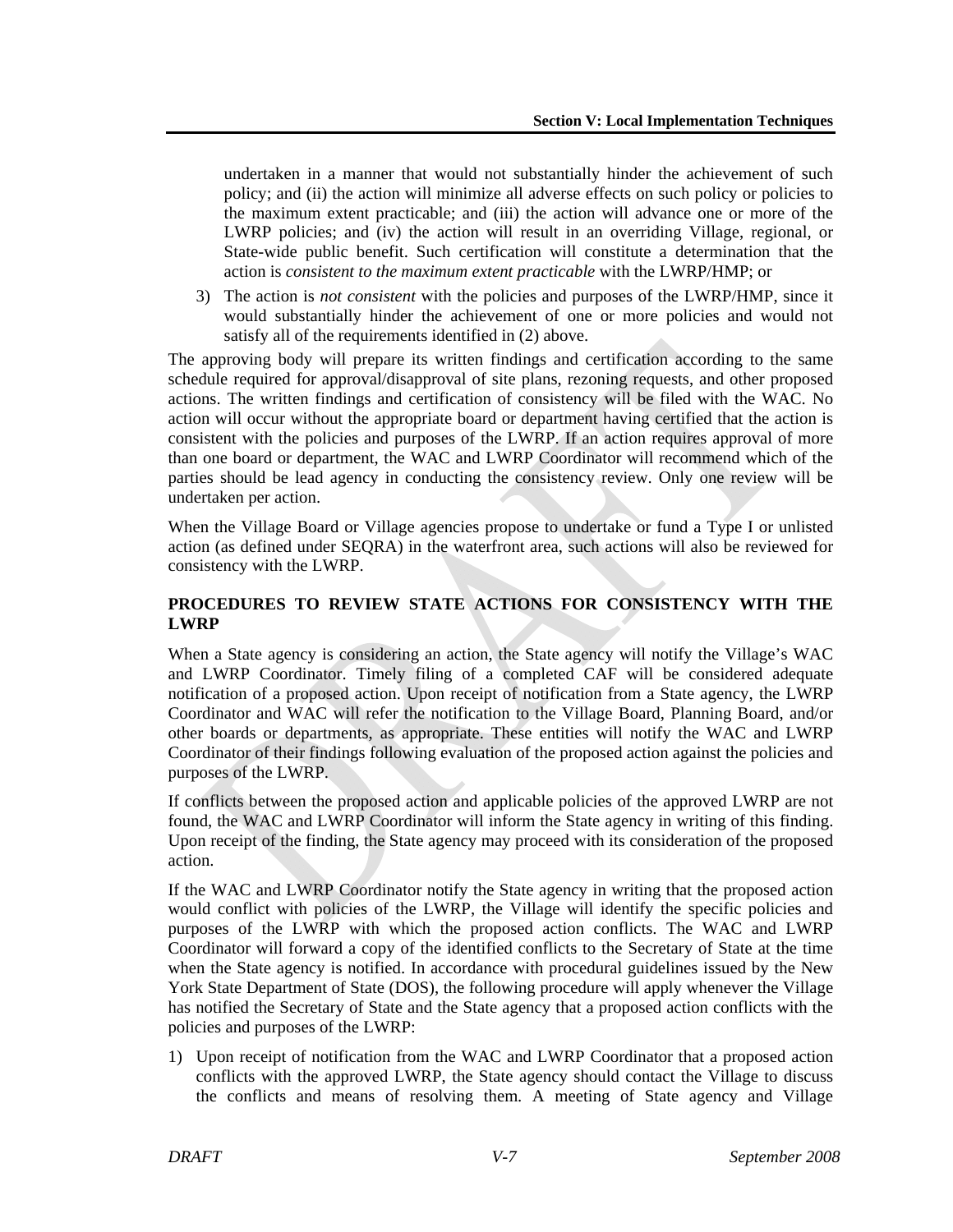representatives may be necessary to discuss and resolve the identified conflicts. This discussion should take place within 30 days of receipt of a conflict notification from the WAC and LWRP Coordinator.

- 2) If the discussion between the Village and the State agency results in resolution of the identified conflicts, the State agency may then proceed with its consideration of the proposed action. The WAC and LWRP Coordinator will notify the State agency in writing within 7 days, with a copy forwarded to the Secretary of State, that all of the identified conflicts have been resolved.
- 3) If consultation between the Village and the State agency does not lead to resolution of the identified conflicts, either party may request, in writing, assistance of the Secretary of State to resolve one or all of the identified conflicts. This request must be received by the Secretary within 15 days of the discussion between the Village the State agency. The party requesting assistance of the Secretary of State must forward a copy of its request to the other party.
- 4) Within 30 days following receipt of a request for assistance, the Secretary, a DOS official, or employee designated by the Secretary will discuss the identified conflict and circumstances preventing its resolution with appropriate representatives from the State agency and the Village of Patchogue.
- 5) If agreement among all parties cannot be reached during this discussion, the Secretary will, within 15 days, notify both parties of findings and recommendations.
- 6) The State agency will not proceed with the proposed action until the Secretary's findings and recommendations have been received, or 90 days from the date a notification of conflict was received from the WAC and LWRP Coordinator, whichever is earlier.

#### **PROCEDURES FOR DEPARTMENT OF STATE AND VILLAGE OF PATCHOGUE REVIEW OF FEDERAL ACTIONS FOR CONSISTENCY WITH THE LWRP**

### *PERMITS AND LICENSES*

DOS will forward a copy of submitted documentation to the WAC and LWRP Coordinator and will identify DOS's principal reviewer for the proposed action. Within 30 days of receiving such information, the WAC and LWRP Coordinator will contact the assigned DOS reviewer to discuss the need to request additional information for review purposes and any possible problems pertaining to the consistency of a proposed action with local coastal policies. When the DOS and Village of Patchogue agree that additional information is necessary, the DOS will request that the applicant provide the information. A copy of this information will be provided to the WAC and LWRP Coordinator. Within 30 days of receiving the requested additional information or discussing possible problems of a proposed action with the DOS reviewer, whichever is later, the WAC and LWRP Coordinator will notify DOS of the reasons why a proposed action may be inconsistent or consistent with Village coastal policies. After that notification, the WAC and LWRP Coordinator will submit written comments and recommendations on a proposed permit action to the DOS before or at the conclusion of the official public comment period. If such comments and recommendations are not forwarded to DOS by the end of the public comment period, DOS will assume that the Village has no opinion on the consistency of the proposed action with Village coastal policies. If the DOS does not fully concur with and/or has any questions on the comments and recommendations submitted by the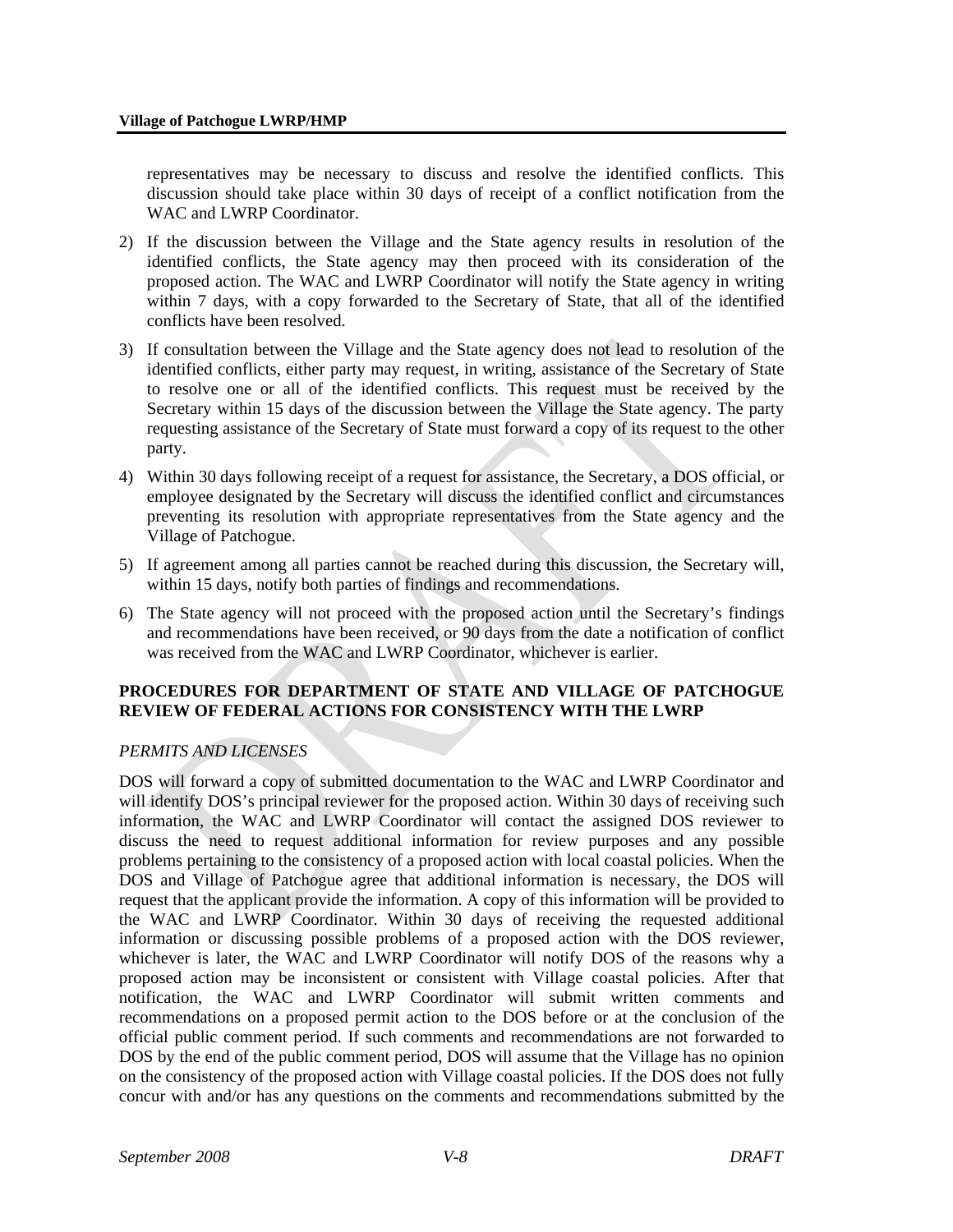WAC and LWRP Coordinator on a proposed action, DOS will contact the Village to discuss any differences of opinion prior to issuing its letter of concurrence or objection to the applicant. A copy of the letter will be forwarded to the WAC and LWRP Coordinator.

## *DIRECT ACTIONS*

DOS will forward copies of submitted documentation to the WAC, LWRP Coordinator, and other interested parties. This notification will state the date by which all comments and recommendations must be submitted to DOS and will identify the assigned DOS reviewer. The review period will be approximately 25 days. If comments and recommendations are not received by the end of the established review period, DOS will presume that the Village has no opinion on the consistency of the proposed direct federal agency action with Village coastal policies. If DOS does not fully concur with and/or has any questions on the comments and recommendations submitted by the WAC and LWRP Coordinator, DOS will contact the Village to discuss any differences of opinion or questions prior to agreeing or disagreeing with the federal agency's consistency determinations on the proposed direct action. A copy of the DOS agreement or disagreement letter will be forwarded to the WAC and LWRP Coordinator.

## *FINANCIAL ASSISTANCE*

DOS will request information on a proposed financial assistance action from the applicant (State or Village agency) for consistency review purposes. A copy of the letter will be forwarded to the WAC and LWRP Coordinator and will serve as notification that the proposed action may be subject to review. If the applicant is a Village agency, the WAC and LWRP Coordinator will contact the local agency and request copies of any application documentation for consistency review purposes. If the proposed action has already been reviewed for consistency with the LWRP by the WAC and other local boards, the WAC and LWRP Coordinator will notify DOS of the outcome of that review. The WAC and LWRP Coordinator will acknowledge receipt of the requested information and send a copy to the DOS. If the applicant is a State agency, DOS will request the agency to provide a copy of the application documentation to the WAC and LWRP Coordinator. The DOS will acknowledge receipt of the requested information and provide a copy of this acknowledgment to the WAC and LWRP Coordinator. The review period will conclude 30 days after the date of the WAC and LWRP Coordinator's or DOS's letter of acknowledgment. The WAC and LWRP Coordinator must submit comments and recommendations on the proposed action to DOS within 20 days from the start of the review period. If comments and recommendations are not received within that 20-day period, DOS will presume that the Village has no opinion on the consistency of the proposed financial assistance action with local coastal policies. If the DOS does not fully concur with or has any questions on the comments and recommendations submitted by the WAC and LWRP Coordinator, the DOS will contact the Village to discuss any differences of opinion prior to agreeing or objecting to the federal agency's consistency determination on the proposed financial assistance or action. A copy of the letter will be forwarded to the WAC and LWRP Coordinator.

# **F. FINANCIAL RESOURCES NECESSARY TO IMPLEMENT THE LWRP/HMP**

Implementation of Patchogue's LWRP/HMP will require continued and enhanced commitment of Village staff and resources. The program will be implemented through an administrative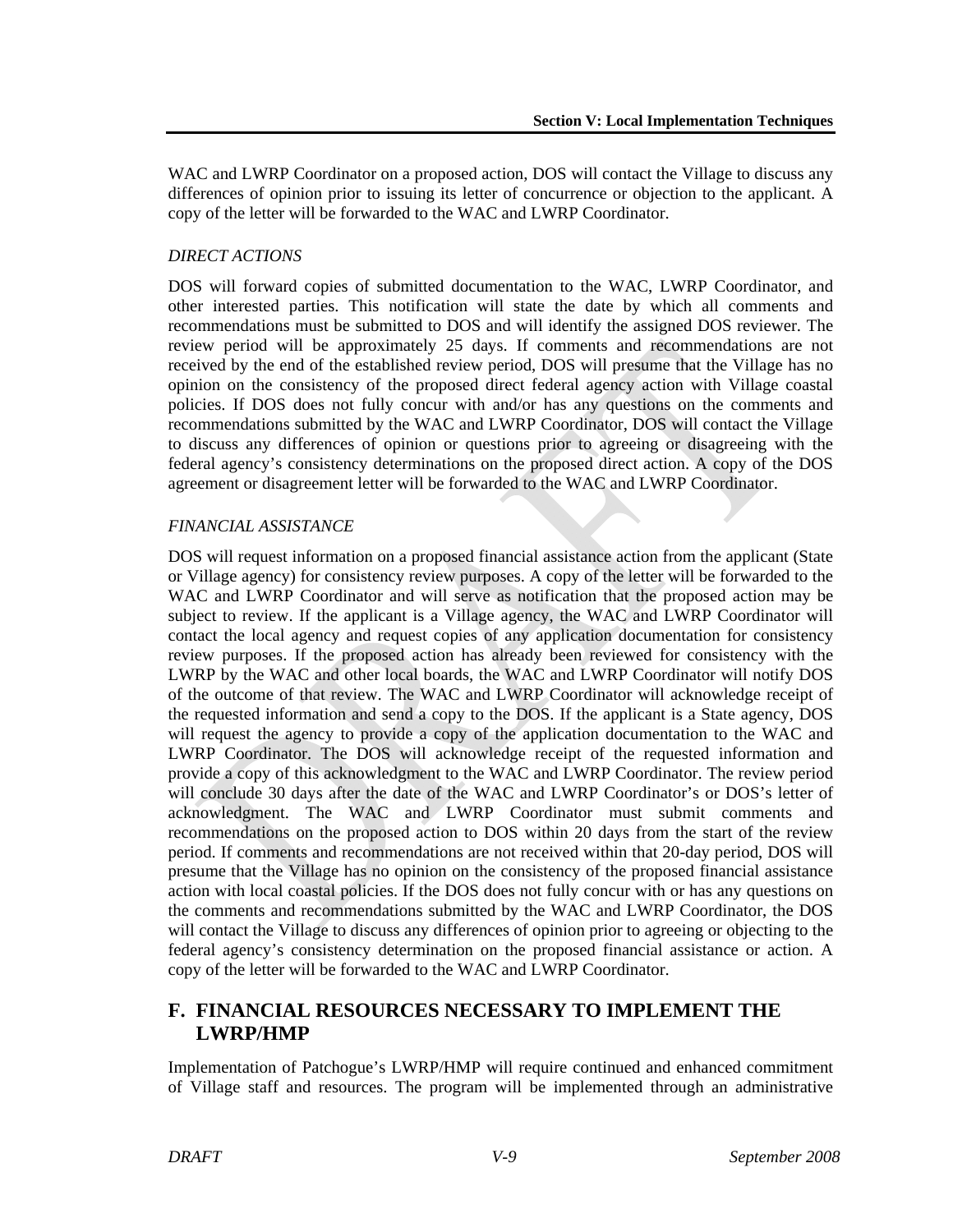process. Capital projects that implement goals of the LWRP/HMP will also need to be designed, constructed, and maintained.

It is anticipated that the personnel and other costs associated with management, administration, and review will be met by the Village through its standard budgeting process. Additional responsibilities likely to result from adoption of the LWRP/HMP include reviewing and coordinating consistency reviews in a timely fashion; providing qualified expertise to departments/boards; preparing an annual status report; establishing and maintaining records; and engaging in conflict resolution when disagreements arise over coordination or consistency requirements. The LWRP Coordinator may be a newly established position, or duties of the LWRP Coordinator may be assigned to existing Village staff.

The cost of additional personnel or of providing additional services in order to implement the LWRP/HMP may require the upward adjustment of selected application fees. Rezoning, environmental review, site plan review, and other fees should continue to be borne by developers, and this practice will be extended to LWRP/HMP-related project review.

It is anticipated that the Village will seek to implement priority projects in a cost-effective manner by leveraging resources through partnership agreements with other public agencies and private organizations. The Village's ability to create partnerships will be critical to implementation of the LWRP/HMP.

Consistent and cooperative action by federal and State agencies, as well as Suffolk County agencies using federal or State funds, will also be essential to implementation of the LWRP. Section IV, "Proposed Uses and Projects," identifies projects that should be implemented to ensure that the goals of the LWRP/HMP are met. It is likely that implementation of the LWRP/HMP will be done on a project-by-project basis, and that consultants or contractors may be hired to assist with the work. Section VI, "Federal and State Actions and Programs Likely to Affect Implementation of the LWRP/HMP," identifies specific federal and State actions that must be coordinated with the Village's LWRP/HMP. State and federal agencies that administer programs and grants should tailor their actions to assist Patchogue in implementing the LWRP/HMP.

In addition to working with State and federal agencies in the context of existing programs, Patchogue will pursue funding from a number of other sources. Examples include the New York State Clean Water/Clean Air Bond Act; New York State Environmental Protection Fund; Empire State Development Program; New York State Department of Agriculture and Markets; TEA-21 Transportation Enhancement Access for the  $21<sup>st</sup>$  Century; U.S. Departments of Agriculture, Commerce, Defense, and Interior, and the U.S. Environmental Protection Agency; National Oceanic and Atmospheric Administration; federal/State emergency management agencies; private foundations; corporate and individual donations; and regional utilities and authorities, such as the Suffolk County Water Authority, the Metropolitan Transit Authority Long Island Rail Road, and the Long Island Power Authority.

Local sponsorship of specific projects may be sought from the business and civic communities, such as Patchogue's Business Improvement District. Partnerships involving service provision should be pursued with organizations such as the South Shore Estuary Reserve, Nature Conservancy, Audubon Society, Cornell University Cooperative Extension, the Society for the Preservation of Long Island Antiquities, educational institutions, service organizations such as Rotary and Kiwanis, and private corporations.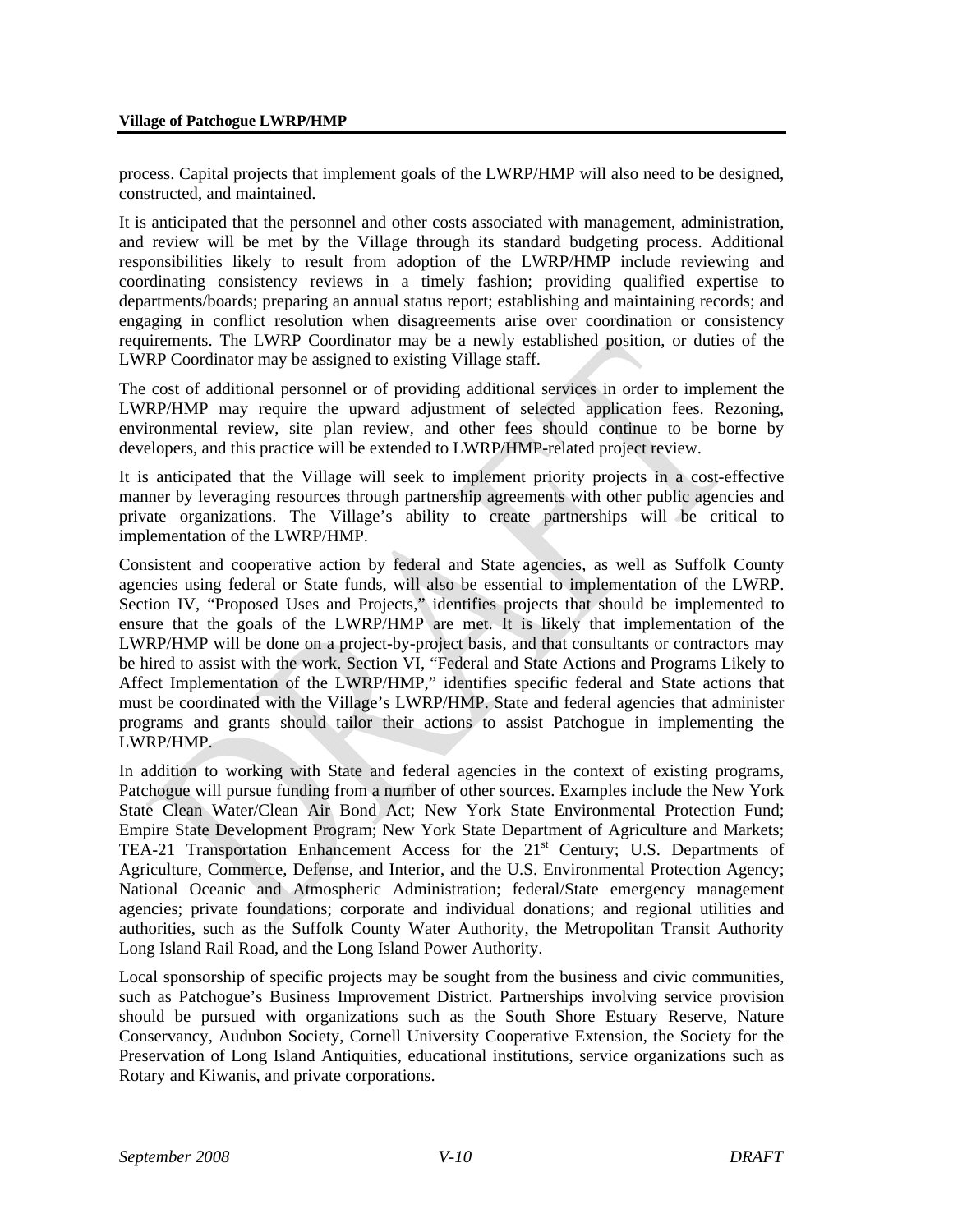Dredging, bulkhead repairs, and other improvements along the Patchogue River may be partially funded through a River Beneficial Use District, a special assessment district for property owners who directly benefit from improvements to the channel.

The Village will work closely with DOS's Division of Coastal Resources to identify all potential funding sources and partnerships.

# **G. IMPLEMENTATION STRATEGIES**

Implementation of most aspects of the LWRP/HMP can be accomplished through existing laws and regulations, and will largely be carried out within existing planning, zoning, and permitting procedures that are currently under jurisdiction of the Village Board, Planning Board, Zoning Board of Appeals, Architectural Review Board, and Building Inspector. Implementation will also include new procedures involving the WAC and LWRP Coordinator, and implementation will require action on the part of the Village and numerous other parties. Table V-1 below summarizes implementation action items and responsible parties, based on this Section of the LWRP/HMP, as well as Section IV, "Proposed Uses and Projects." Implementation strategies are categorized as short-term (achievable in approximately 1 to 3 years), long-term (achievable in approximately 3 or more years), or both short- and long-term.

 $\mathcal{L}_{\mathcal{L}}$ 

**Table V-1 Implementation Strategies**

|                                                                                                                                             | Implementation strategies                                                                                                                                                |  |
|---------------------------------------------------------------------------------------------------------------------------------------------|--------------------------------------------------------------------------------------------------------------------------------------------------------------------------|--|
| <b>Action Item</b>                                                                                                                          | <b>Responsible Parties</b>                                                                                                                                               |  |
| Section IV, "Proposed Uses and Projects"                                                                                                    |                                                                                                                                                                          |  |
| <b>Short Term</b>                                                                                                                           |                                                                                                                                                                          |  |
| Improve appearance of Long Island Rail Road (LIRR)<br>maintenance yard and retrofit LIRR station parking lot<br>with additional landscaping | Village, WAC, Metropolitan Transportation Authority (MTA)<br>LIRR, Patchoque Community Development Agency (CDA),<br>and/or Patchogue Business Improvement District (BID) |  |
| Establish shuttle bus and river jitney                                                                                                      | Village, WAC, Patchogue CDA, Patchogue BID, National<br>Park Service (NPS), non-profit organizations, and/or<br>restaurants and businesses                               |  |
| <b>Expand Riverwalk</b>                                                                                                                     | Village, WAC, property owners, non-profit organizations,<br>and/or various public agencies                                                                               |  |
| Restore natural habitat and add trails at public property<br>by River Avenue and Sunset Lane                                                | Village, Town of Brookhaven, and/or non-profit<br>organizations                                                                                                          |  |
| Establish tree planting program                                                                                                             | Village, WAC, Patchogue CDA, non-profit organizations,<br>and/or private companies                                                                                       |  |
| Develop trail map for the Village                                                                                                           | Village, WAC, Patchogue CDA, and/or non-profit<br>organizations                                                                                                          |  |
| Maintain and enhance existing interpretive and<br>wayfinding signage, and develop new sign systems                                          | Village, WAC, Patchogue CDA, Patchogue BID, and/or non-<br>profit organizations                                                                                          |  |
| Install public art at key locations                                                                                                         | Village, Patchogue CDA, Patchogue BID, non-profit<br>organizations such as the Patchogue Arts Council, and/or<br>private companies                                       |  |
| Continue to host established community events, and<br>hold new festivals and events                                                         | Village, WAC, Patchogue CDA, non-profit organizations,<br>and/or private companies                                                                                       |  |
| <b>Short and Long Term</b>                                                                                                                  |                                                                                                                                                                          |  |
| Promote continued revitalization of Main Street and<br>downtown                                                                             | Village, Patchogue CDA, Patchogue BID, and/or private<br>developers                                                                                                      |  |
| Create new street-end waterfront public access points                                                                                       | Village, WAC, Patchogue CDA, property owners, non-profit<br>organizations, and/or various public agencies                                                                |  |
| Establish non-motorized boat launches                                                                                                       | Village, WAC, Patchogue CDA, property owners, non-profit<br>organizations, and/or various public agencies                                                                |  |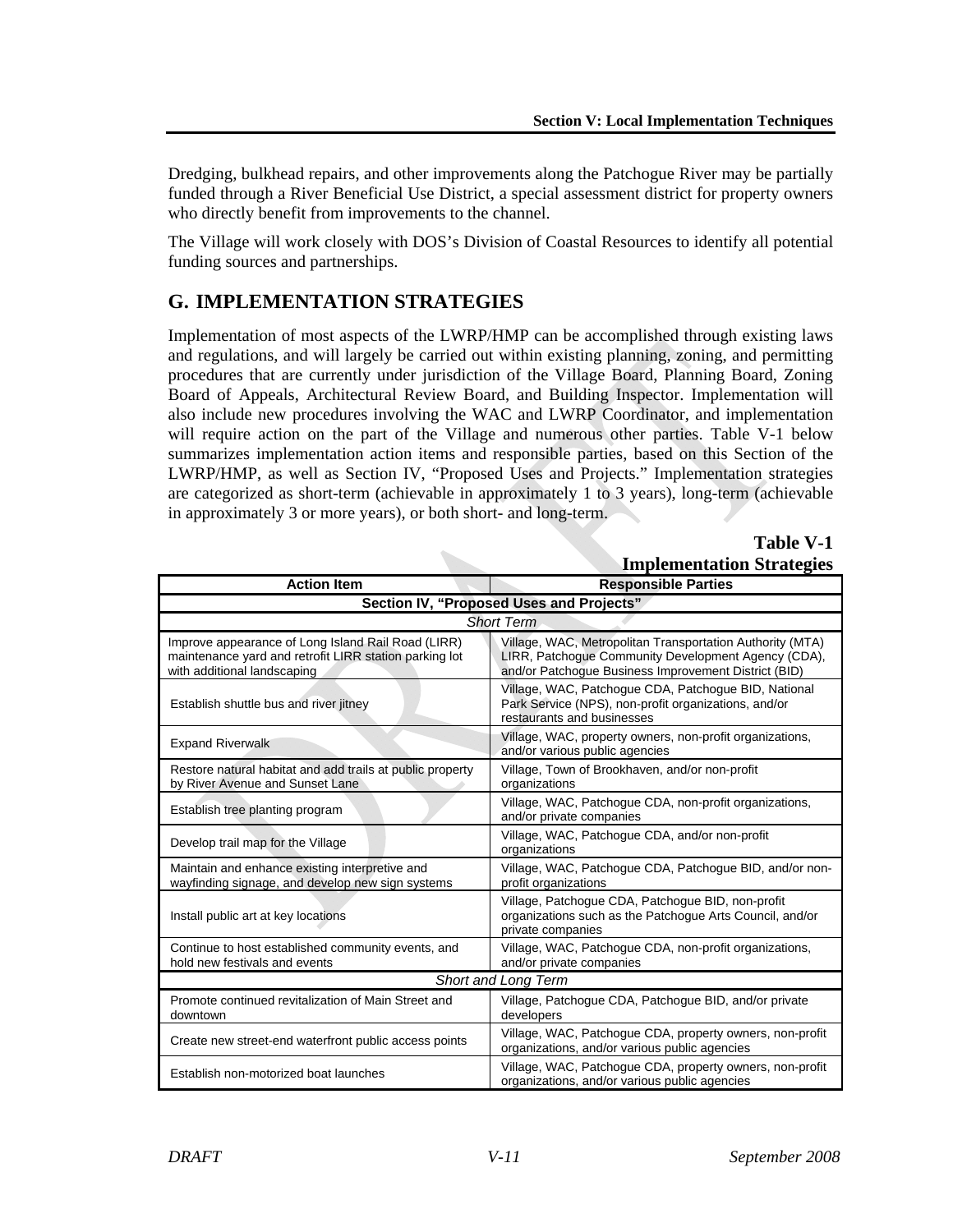## **Village of Patchogue LWRP/HMP**

# **Table V-1 continued Implementation Strategies**

| <b>Action Item</b>                                                                                                                                                                              | <b>Responsible Parties</b>                                                                                                                                        |
|-------------------------------------------------------------------------------------------------------------------------------------------------------------------------------------------------|-------------------------------------------------------------------------------------------------------------------------------------------------------------------|
| Pursue continued improvements to Shorefront and<br><b>Rider Avenue Parks</b>                                                                                                                    | Village, WAC, Patchogue CDA, non-profit organizations,<br>and/or various public agencies                                                                          |
| Retrofit Sandspit parking lot with additional landscaping.<br>Seek opportunities for redevelopment of portions of the<br>parking lot with recreational uses, if jitney service is<br>developed. | Village, WAC, Patchogue CDA, Town of Brookhaven,<br>and/or various public agencies                                                                                |
| Coordinate with the South Shore Estuary Reserve<br>(SSER) Office in implementing the South Shore Bayway                                                                                         | Village, SSER, and others                                                                                                                                         |
| Fill in gaps in sidewalk network and emphasize sidewalk<br>repairs and maintenance                                                                                                              | Village, WAC, and/or Patchogue CDA                                                                                                                                |
| Pursue beach nourishment projects and implement<br>erosion prevention measures. Prepare sand<br>management plan.                                                                                | Village, WAC, and/or various public agencies such as New<br>York State Department of Environmental Conservation<br>(NYSDEC)                                       |
| Pursue projects to improve surface water quality and<br>restore natural habitats (e.g., the lakes)                                                                                              | Village, WAC, non-profit organizations, and/or various<br>public agencies such as Suffolk County and NYSDEC                                                       |
| Clean up sites contaminated with byproducts from gas<br>manufacturing processes                                                                                                                 | <b>National Grid</b>                                                                                                                                              |
| Make improvements to Patchogue River entrance                                                                                                                                                   | Village, WAC, Town of Brookhaven, and/or various public<br>agencies such as U.S. Army Corps of Engineers (ACOE)<br>and U.S. Coast Guard                           |
| Conduct periodic maintenance dredging of Patchogue<br>River                                                                                                                                     | Village, WAC, Patchogue BID, property owners, private<br>companies, Town of Brookhaven, SSER, and/or various<br>public agencies such as Suffolk County and NYSDEC |
| Maintain marine navigational aids and add new aids, as<br>necessary                                                                                                                             | Village, WAC, marina owner/operators, and/or various<br>public agencies such as NPS, U.S. ACOE, and U.S. Coast<br>Guard                                           |
|                                                                                                                                                                                                 | <b>Long Term</b>                                                                                                                                                  |
| Redevelop bowling alley site                                                                                                                                                                    | Village, WAC, private developers, cultural institutions,<br>and/or various public agencies                                                                        |
| Redevelop Hess property                                                                                                                                                                         | Village, WAC, private developers, and/or public agencies<br>such as NYSDEC                                                                                        |
| Redevelop Anheuser-Busch beer distributorship<br>property on Clare Rose Boulevard, if distributorship<br>relocates                                                                              | Village, WAC, private developers, Briarcliffe College, and/or<br>cultural institutions                                                                            |
| Replace surface parking lot at train station with transit-<br>oriented development and more efficient parking facility                                                                          | Village, WAC, MTA LIRR, and/or private developers                                                                                                                 |
| Complete Riverwalk on east and west sides of<br>Patchogue River                                                                                                                                 | Village, WAC, Patchogue CDA, property owners, non-profit<br>organizations, and/or various public agencies                                                         |
| Create public marina and/or extended spur at Mascot<br><b>Dock</b>                                                                                                                              | Village, WAC, Patchoque CDA, private developers, marina<br>owner/operators, Town of Brookhaven, and/or various<br>public agencies                                 |
| Reestablish working water wheels at Great Patchogue<br>and/or West Lake outlets                                                                                                                 | Village, local school district, non-profit organizations, and/or<br>various public agencies                                                                       |
|                                                                                                                                                                                                 | Section V, "Local Implementation Techniques"                                                                                                                      |
|                                                                                                                                                                                                 | Short Term                                                                                                                                                        |
| Adopt Local Consistency Review Law                                                                                                                                                              | Village Board                                                                                                                                                     |
| Create WAC following adoption of Local Consistency<br><b>Review Law</b>                                                                                                                         | Village Board                                                                                                                                                     |
| Establish LWRP Coordinator position following adoption<br>of Local Consistency Review Law                                                                                                       | Village Board                                                                                                                                                     |
| Adopt amendment to Chapter 93, "Zoning," of Village<br>Code to create a River Corridor Overlay District. Add<br>River Corridor Overlay District to zoning map.                                  | Planning Board and Village Board                                                                                                                                  |